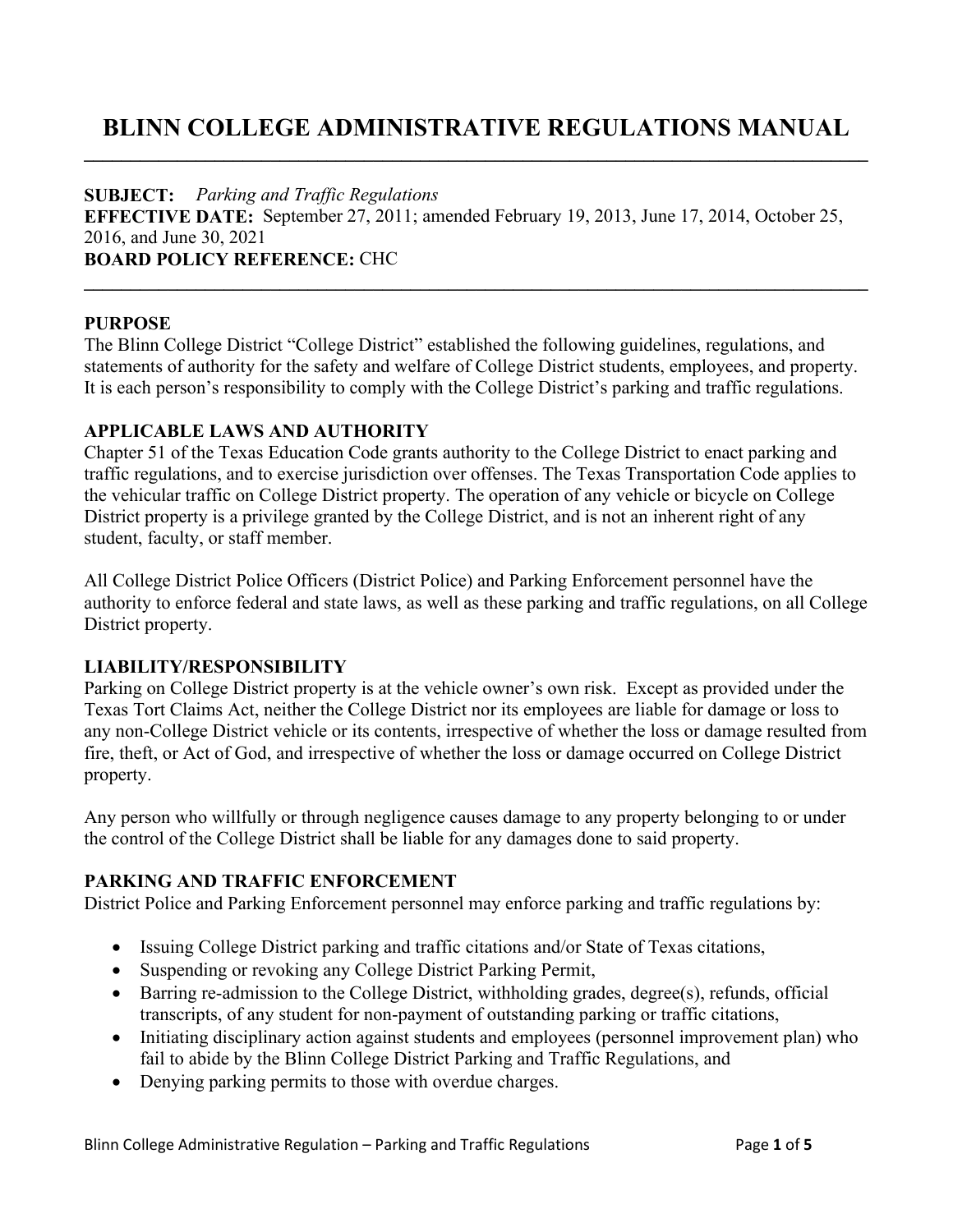## **PARKING AND TRAFFIC VIOLATIONS**

All traffic and parking regulations are in effect at all times. The District Police and/or Parking Enforcement issues parking citations. The parking fine per violation is \$50.00.

Drivers may not park, operate, or secure motorcycles, motor scooters, mopeds, bicycles, or other motor assisted bicycles in unauthorized places such as sidewalks, rails, trees, or inside a College District building. The College District will impound any unsecured bicycle.

Students, faculty, and staff who establish residence or become engaged in gainful employment in the State of Texas must register and title their vehicle within 30 days.

Parking and traffic violations include, but are not limited to, the following:

- Failure to display a valid College District Parking Permit,
- Parking in an unauthorized space, and
- Violation(s) of the Texas Transportation Code.

## **PARKING DESIGNATIONS**

- "Reserved" spaces are for faculty/staff use only
- "Numbered" spaces are for faculty/staff on the Brenham campus and for Pay-By-Space on the Bryan campus
- "Visitor" spaces are for use only by persons who are visiting the College District
- Blinn-Brenham Campus:
	- o Resident Permit holders may park in residence hall, apartment and commuter lots only
	- o Commuter Permit holders may park in commuter lots or street parking only
- Blinn-Bryan Campus:
	- o Blinn-Bryan Students may either use the College District's Pay-By-Space parking, without purchasing a Blinn parking permit; or purchase a parking permit and utilize available student parking lots. NOTE: Blinn-Bryan students who purchase a parking permit may also utilize Pay-By-Space; however, the student must pay the hourly Pay-By-Space fee at the kiosk.
	- o An employee parking permit does not grant usage by employees of Pay-By-Space parking. Employees who intend to utilize Pay-By-Space parking, must pay the hourly Pay-By-Space fee at the kiosk.
- Blinn-RELLIS Campus:
	- o Please refer to the [Texas A&M RELLIS parking information page.](http://transport.tamu.edu/parking/faqrellis.aspx#park)

## **VEHICLE REGISTRATION – PARKING PERMIT**

All students parking a vehicle on the Blinn-Brenham, Bryan, or Schulenburg Campuses must register their vehicle and purchase a College District parking permit if the student does not plan to utilize Pay-By-Space parking. When parking on College District property (campus street boundaries included), drivers must ensure that the parking permit is clearly visible with no obstructions. Blinn-Sealy Campus parking is not College District property for the purposes of this procedure.

• *Parking Hang Tag* – must be hung from the rearview mirror with the permit number facing the front windshield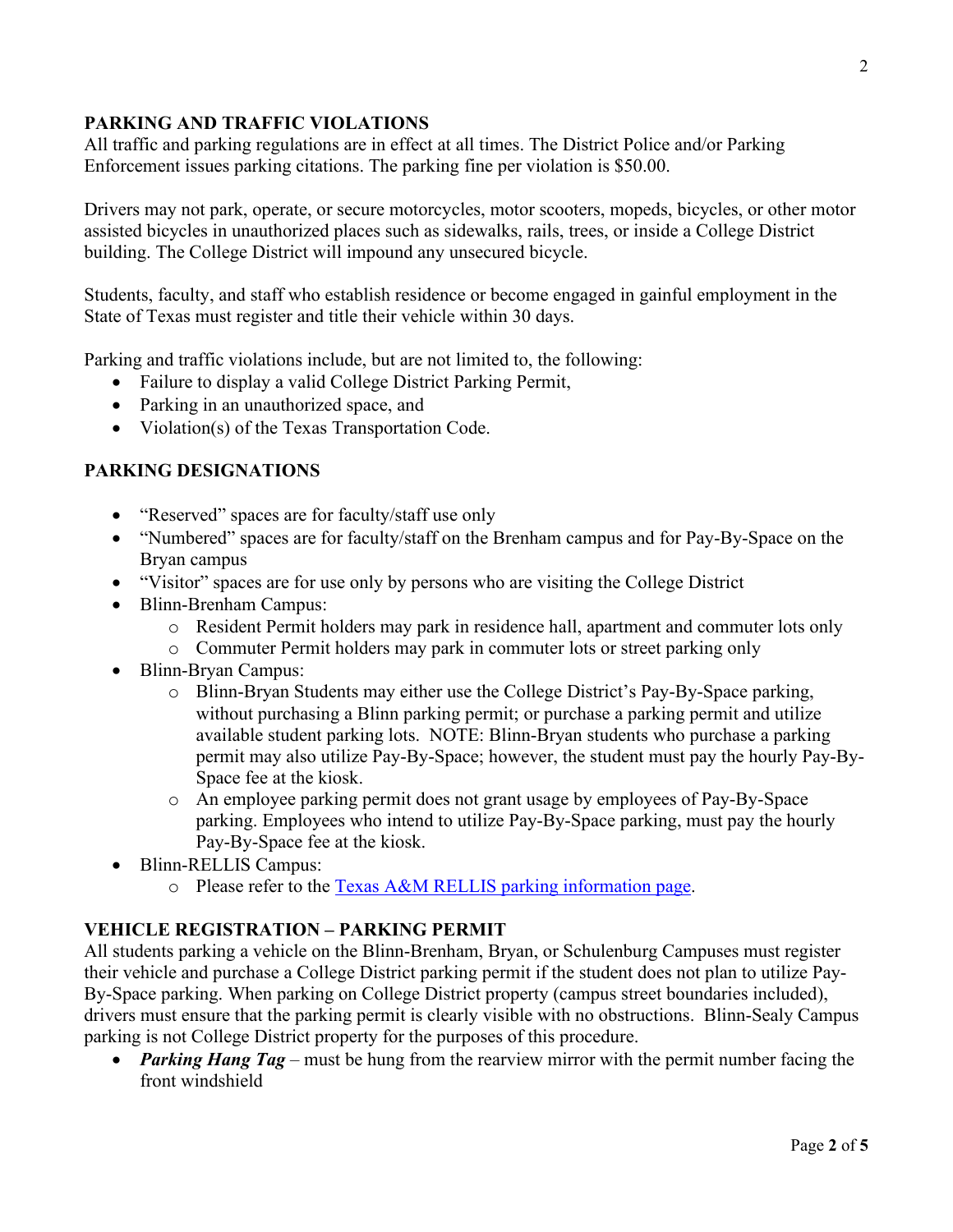• *Parking Decal* – for vehicle must be properly affixed (not taped) on the inside, in the lower right corner (passenger side) of the front windshield (opposite of the vehicle inspection sticker); for motorcycle must be displayed on the license plate or the windshield

In order to receive a College District parking permit, a student must register for classes, complete the vehicle registration process, and pay the vehicle permit fee. Parking permits are purchased online through the parking portal.

Students living on the Blinn-Brenham Campus must have either an resident permit. All other students qualify for commuter permits.

The registered owner of the permit is responsible for all parking citations incurred when utilizing the permit for compliance with College District Parking and Traffic Regulations.

Parking permits are not transferable to any other vehicle or person.

Parking permit fees are non-refundable.

Permit holders must report stolen or vandalized parking permits to District Police and Enrollment Services as soon as possible. Possession of a stolen parking permit is grounds for disciplinary action.

The College District publishes information regarding vehicle registration fees and citation fines on the [parking webpage.](http://www.blinn.edu/parking/index.html)

### **TEMPORARY PERMITS**

Permit holders must request and secure a temporary permit when parking an alternate vehicle on College District property. Permit holders may request temporary permits from Enrollment Services. The College District issues temporary permits based on the nature of each request (*e.g.*, vehicle repairs, switching vehicles, rental vehicles). Only current permit holders may receive a temporary permit. Temporary permits allow the permit holder to park the vehicle in the assigned location of the officially issued permit.

### **VISITORS**

Visitors to the College District must check-in at Enrollment Services and may pick up a Visitor Parking Permit if intending to park a vehicle on campus. Visitors must park in designated "Visitor" parking spaces and must abide by state traffic laws and the College District's Parking and Traffic Regulations. The College District will issue parking citations to any non-visitor parking in a visitor space.

## **ADDITIONAL PARKING INFORMATION FOR SPECIFIC STUDENTS**

### **Disabled Veterans**

The College District provides free parking in designated handicapped spots to students who are qualified disabled veterans. In order to obtain a parking permit, the student must provide the following proof of eligibility to Enrollment Services on the Blinn campus where the student will attend classes:

A photo demonstrating that the vehicle displays either of the following: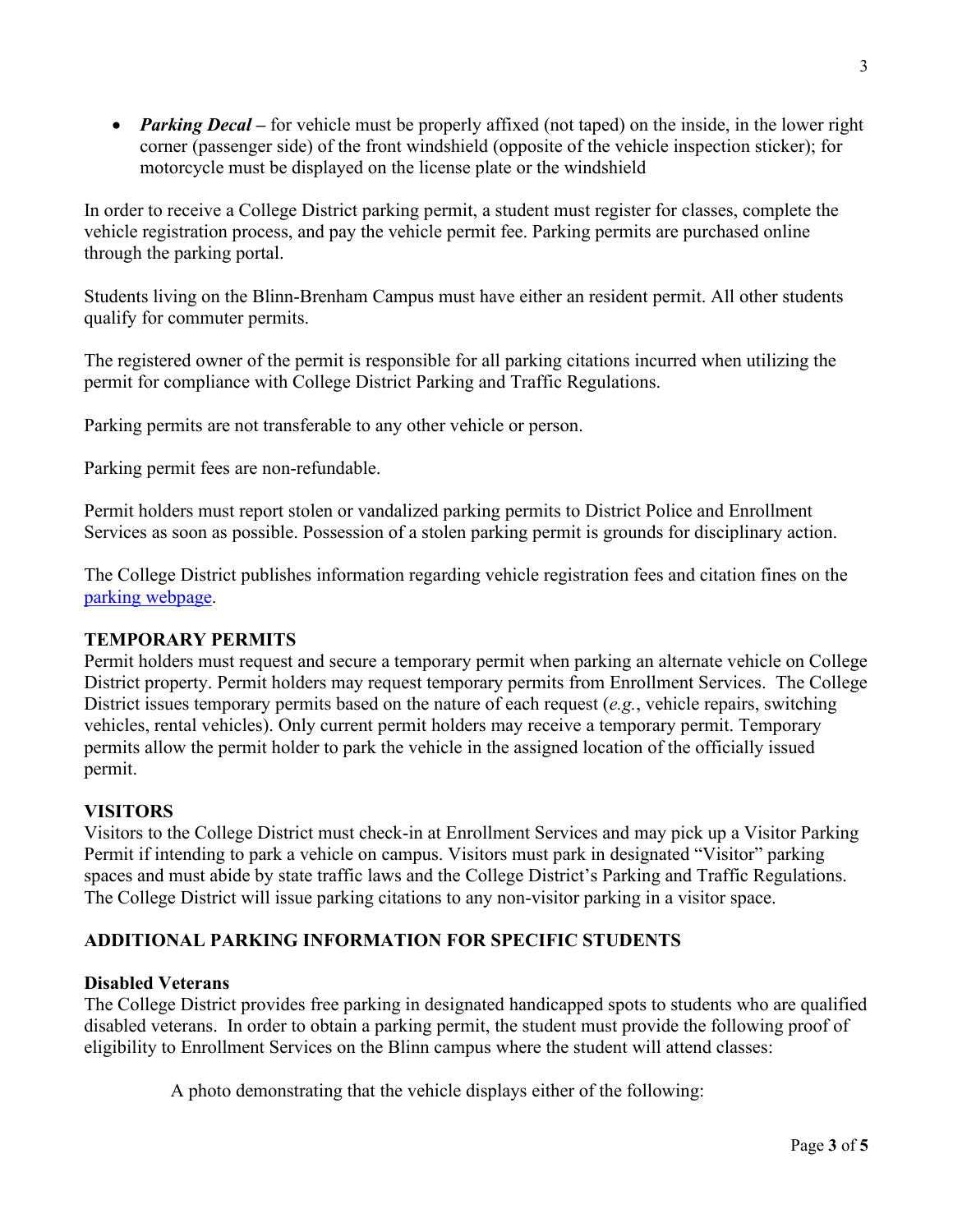- a. special license plates issued under Texas Transportation Code § 504.202 (Veterans with Disabilities); or
- b. license plates issued by another state of the United States that indicate on the face of the license plates that the owner or operator of the vehicle is a disabled veteran of the United States Armed Forces.

### **CITATION APPEAL PROCEDURE**

Recipients of College District parking citations who wish to appeal the citation must submit an appeal online through the parking portal within 10 calendar days of the citation issue date. Recipients must utilize the online College District Parking Portal, or file the appeal in writing to the Office of the Executive Dean of the campus where the recipient received the citation. The Executive Dean will evaluate the appeal and issue a final decision of either "Granted" or "Denied" within 10 calendar days of receiving the appeal. The Executive Dean will submit the decision via email to the address provided in the appeal request. A decision by the Executive Dean denying an appeal is final. A ruling by the appropriate Executive Dean granting an appeal is subject to final approval by the Chancellor or the Chancellor's designee. The Chancellor or the Chancellor's designee will issue the final approval within ten college business days of receipt of the appeal. A decision by the Chancellor or the Chancellor's designee is final and is not subject to further appeal. The appeal will be reviewed and its decision will be returned to the student or employee by email. Decisions are final and not subject to further review.

The College District will remove successfully appealed citations ("Granted") from the student's account. Students may pay citation fines for "Denied" appeals online through the College District Parking Portal or at Enrollment Services. The College District will place a "Business Office Hold" on the student's account for an unpaid citation.

The appeals process described in this regulation is the only method for having a citation dismissed. Only the Executive Dean of each campus has the authority to dismiss a citation. Besides the Blinn personnel listed in this appeals process, no other Blinn personnel have the authority to dismiss a citation.

### **TOWING PROCEDURES**

The College District enforces Parking and Traffic Regulations at all times, including weekends, holidays, and vacation periods. The College District reserves the right to regulate the use of its vehicle parking facilities and lots, including the authority to impound vehicles. The responsibility of locating a legal parking space rests solely with the operator of the vehicle.

The College District may tow vehicles for violations of the Transportation Code, College District Parking and Traffic Regulations, or in the event of an emergency. All towing expenses are the responsibility of the vehicle owner. Examples of circumstances under which the College District may tow a vehicle:

- Restricting pedestrian and wheelchair routes;
- Blocking or partially blocking a service drive or roadway;
- Non-operability;
- Abandonment, as deemed by the District Police;
- Parking in a handicap space;